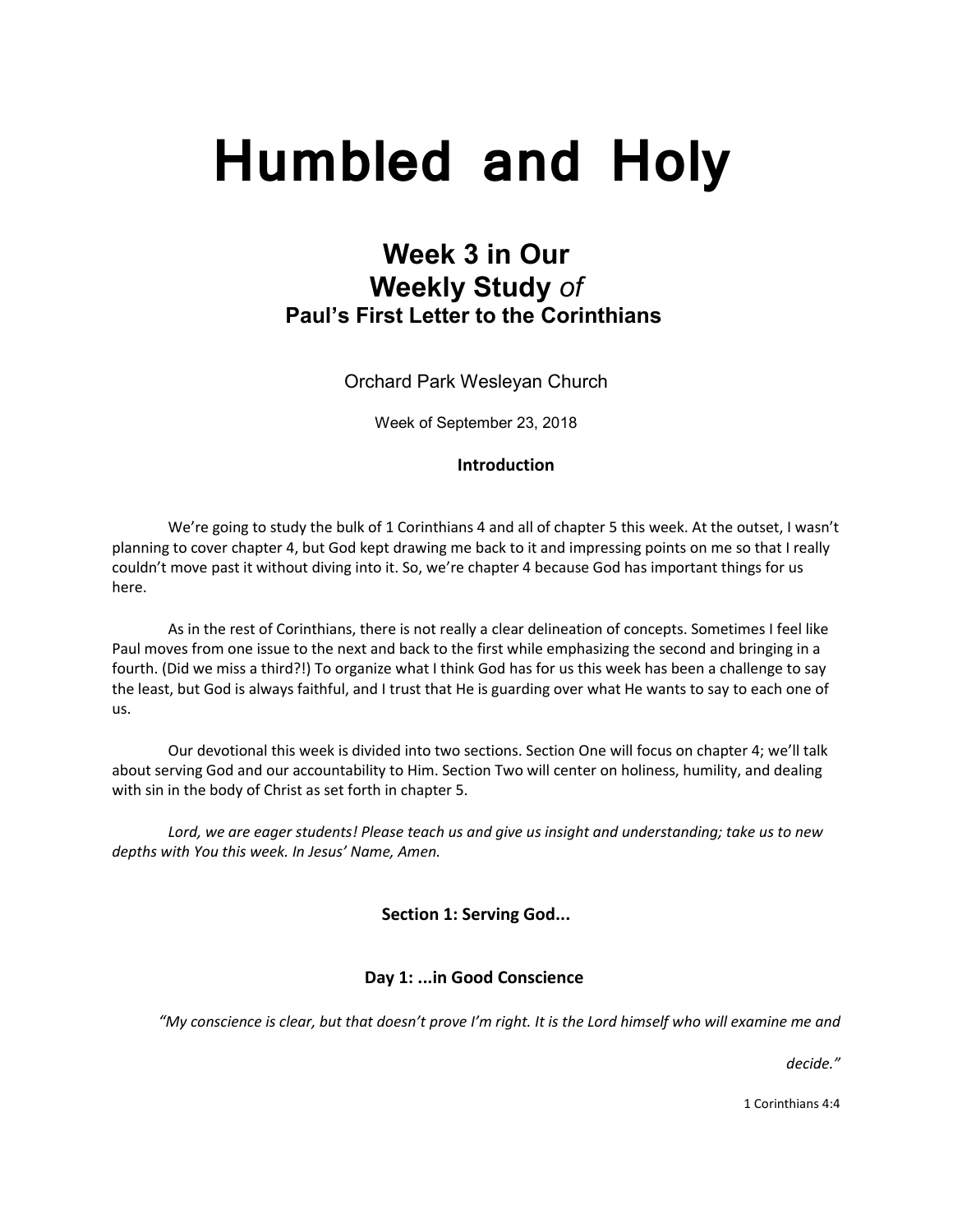Let's start right away today by **reading 1 Corinthians 4:1-5.**

- How does Paul say the Corinthians should look at him and Apollos (2 things)?
- Verse 2 says that a person put in charge of something must be faithful. To whom?

This opening paragraph absolutely captivates me. In just a handful of verses, we witness a crescendo of spiritual insight that brings us into Paul's concluding argument against Corinthian pride in one leader over another. He tells this church the correct way to treat such leaders, and he identifies a crucial requirement for anyone who serves the Lord. He simultaneously renders the Corinthians' judgment of him inconsequential, defends himself and his motives, refutes even the importance or validity of his own self-assessment, emphasizes Christ's authority as Judge, and gives a small glimpse into future events. In all that Paul says here, he is able to finish a strong rebuke against the Corinthians' tendency to judge one leader over another, defend his authority, yet steer clear of any puffed-up view of himself.

Although the bulk of chapter 4 specifically references Paul's apostolic ministry, we are still correct in applying this to ourselves because he urges the Corinthians to imitate him as children imitate a father - and so should we. Therefore, let's study and take to heart all that we see in this first paragraph pertaining to Apollos, Cephas, and Paul as servants of God.

- **We are servants but with profound work**. Paul says to "look at Apollos and me as mere servants," but he immediately follows this up by explaining that as servants of Christ, he and Apollos have been "put in charge of explaining God's mysteries." I can't think of much of a higher responsibility than explaining the mysteries of God. So while remaining humble in our position as servants, we must recognize the magnitude of the work to which we've been assigned.
- **Our responsibility and accountability are to our Master.** I'm just going to mention this one briefly because we'll be studying it more over the next two days. Paul, in fact, just touches on it in one sentence when he says that "a manager must be faithful." A manager is not an owner, but rather, he or she is the designated person held accountable to the owner for that which belongs to the owner. Let's leave the rest until tomorrow.
- **Judgment of work, character, or talent belongs to Christ.** Paul tells the Corinthians not to judge anyone. We'll see in chapter 5 that believers are supposed to judge sin within the church, but that's really our limit. Christ is the One responsible for judging hearts and motives. When He comes, He will bring to light that which is hidden; He will "reveal our private motives." Any judgment passed before Christ gives it is premature, uninformed, and without the proper authority.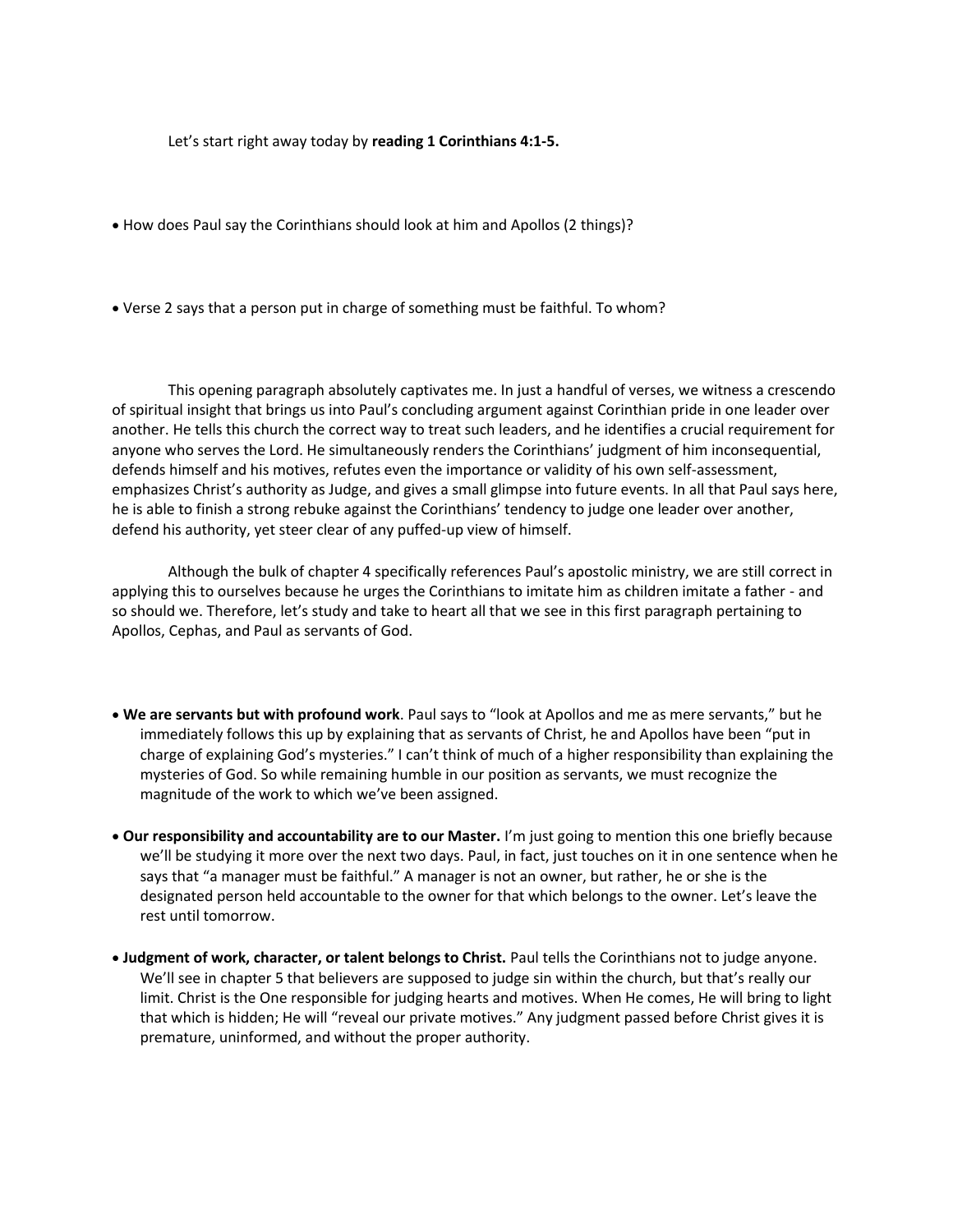So where does this leave us? If Christ is the only rightful Judge, should we just live as we please? Are we not accountable to anyone until the Last Day? To the contrary! Scripture overflows with encouragements, admonishments, and commandments to follow God's laws. Our Judge will hold us accountable to these on the Last Day, yes, but everything we do until then counts. And since we don't know when that will be, we need always to be ready.

On Day 4 this week, we'll consider God's standards of holiness for his people; and we'll study more about our responsibility to hold each other accountable concerning sin in chapter 5. I could leave it here and say that we have more than sufficient scriptural evidence to support living daily life according to God's standards. However, something Paul says in these opening verses reinforces this point beautifully.

 Please re-read our verse for the day. Paul could have omitted any defense of himself at all and still made his point that the Corinthians had no place to judge his worthiness as a servant of God. But he mentions his clear conscience and that Christ Himself will bring all hidden things to light at the Final Judgment.

• Fill in the blanks:

"We can say with  $\frac{1}{\sqrt{2}}$  and a  $\frac{1}{\sqrt{2}}$   $\frac{1}{\sqrt{2}}$  that we have lived with a Godgiven holiness and sincerity in all our dealings. We have depended on God's grace, not on our own human wisdom. That is how we have \_\_\_\_\_\_\_\_\_\_\_\_\_\_\_\_\_ ourselves \_\_\_\_\_\_\_\_\_\_\_\_\_\_\_\_\_\_\_\_\_\_\_\_\_\_\_\_\_\_\_\_\_\_, and toward you." 2 Corinthians 1:12 NLT

• How does 2 Timothy 1:3 say that Paul served his God?

• Read 1 John 2:28-29 and 2 Timothy 2:15.

Having a clear conscience before God is essential to the effective ministry of any of God's servants, and it cannot be separated from a clear conscience before people. Paul said his clear conscience did not prove his innocence before Christ; and this is true. Only our Judge knows the hidden motives in each of our hearts. But in order to even begin serving Him with a pure heart and to stand before Him unashamed when He comes, we need to live in intentional righteousness. Will we be perfect? Not on this side of glory—but when we desire to live holy and pure lives, we'll be free of anything that would make us shrink back from Christ when we see Him.

Hebrews 13:18 says that "...we are sure we have a clear conscience, desiring to act honorably in all things." The desire to follow God's ways is key. When we desire something, do we ignore it or actionably pursue it? We pursue it! So when we submit our desires to righteousness instead of selfishness, our actions will follow suit. We'll have a clear conscience because our will and desires will be purposefully set on pursuing that which God loves.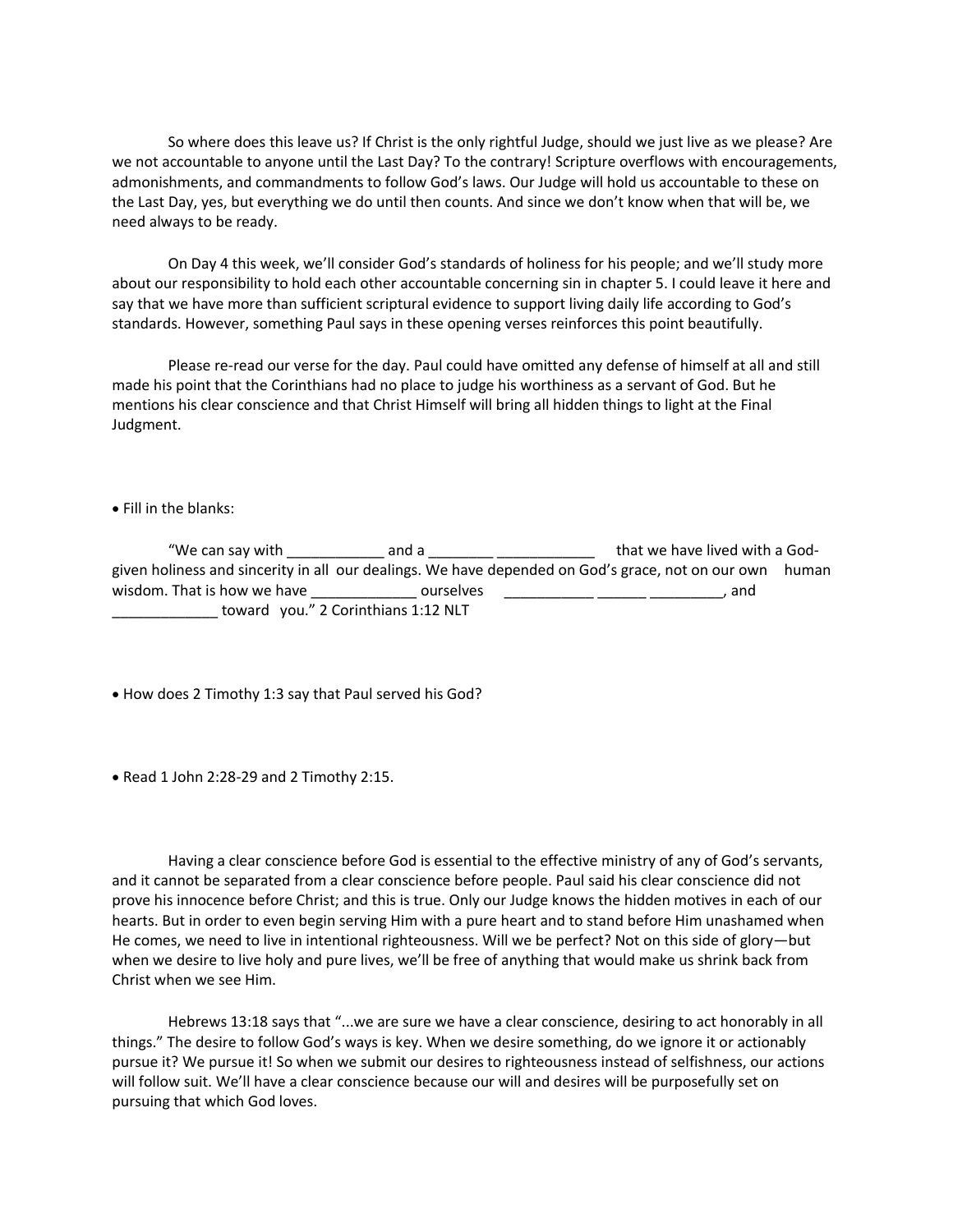**Consider:** How does serving God with a "clear conscience" differ from keeping score with yourself and striving? Do you see any potential pitfalls for yourself here? I know one for myself, and it's a little ironic: living with a clear conscience could cause me to take a microscope to all the ways that I fail. But let's not lose sight of God's grace. Romans 8:1-2 tell us that there "is [now] no condemnation for those who belong to Christ Jesus. And because you belong to him, the power of the life-giving Spirit has freed you from the power of sin that leads to death." We are no longer crushed by sin and guilt; we are free to live righteously by the power of Christ's Spirit within us.

**Pray:** Thank God that you are already counted as righteous and are free from any condemnation. Ask Him to help you live with a clear conscience, giving you the desire to live in holiness and sincerity toward the world and especially other believers.

# **Day 2: ...in Faithfulness and Humility**

*"For what gives you the right to make such a judgment? What do you have that God hasn't given you? And if everything you have is from God, why boast as though it were not a gift?" 1 Corinthians 4:7 NLT*

We read yesterday that God's servants must be found faithful to Him. Paul doesn't elaborate on that too much in the first few verses that we read yesterday in chapter 4, so we're going to dig for it a little today. How are God's servants—how are *we—*to be faithful to Him? We'll take the next two days to explore this. Today, we're looking at faithfulness in our work and how it relates to humility. Tomorrow, we'll look at faithfulness through purity of heart and the trials we face.

**Please read 1 Corinthians 4:6-7.**

• According to 1 Corinthians 4:6, what was the general attitude of the Corinthian church—the one Paul hoped they would stop perpetuating as a result of his efforts in this letter so far?

• What is it that he's telling them?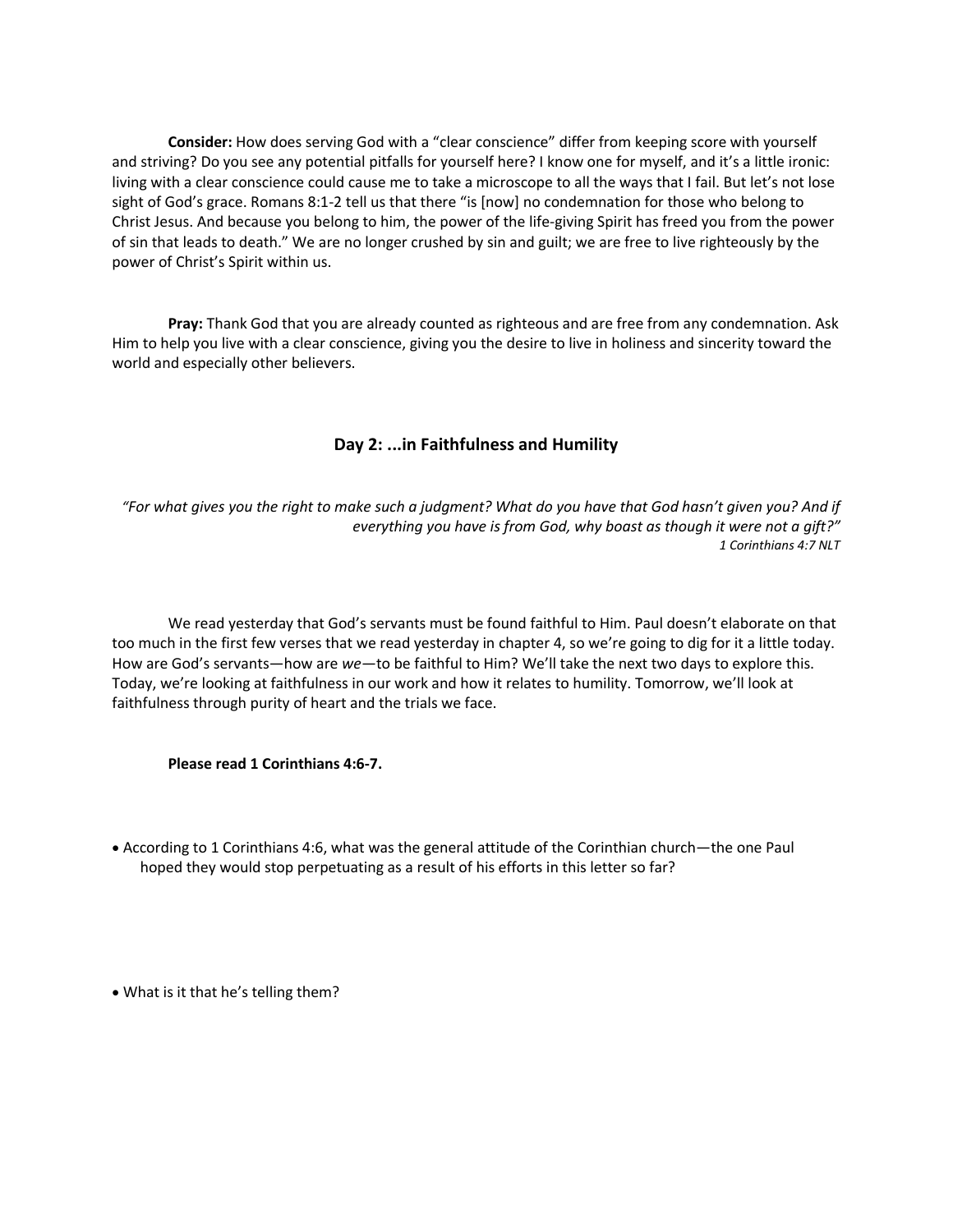#### **Now read Matthew 25:14-30.**

• What did the master of the house do with his own property?

• Then what did he do?

• For how long?

• In verse 21, what did he call the two servants who actually used what he had entrusted to them to invest wisely and grow his wealth? (Fill in the blanks.)

"Well done, good and \_\_\_\_\_\_\_\_\_\_\_ \_\_\_\_\_\_\_\_\_\_. You have been

\_\_\_\_\_\_\_\_\_\_ over a little; I will set you over much."

 Many of us are probably pretty familiar with this Parable of the Talents. We know that God wants us to use what we have for His Kingdom. But as we consider these two passages in tandem with each other, we can see that our faithfulness is deeply tied to our humility. We can't begin to serve God faithfully with everything we have until we understand with all our hearts that everything we have belongs to Him anyway. We can say that we know this. But do we *know* it? Do we really believe it? Our talents, gifts, wisdom- everything we think we possess--is from the Father, and only when we understand this can we be faithful in how we serve Him.

When we recognize that we belong to Christ as His servants and that anything we have is on loan from Him in order to grow His kingdom, we are deeply humbled--and in this humility, our priorities are set straight. Jealousy and fighting with each other come to an end. We can't judge what another person's worth as more or less than our own because God is the only Source of anything contributing to worthiness.

Paul lays into the Corinthian church for thinking that they are in a position to pass judgment on God's servants (likely Paul against Apollos), deeming one "better or worse than another." They were basing their assessments on human giftedness. Don't we do the same? But when we consider how someone else is serving God, we have to understand that we cannot judge them as faithful or not, talented or not, effective or not, because "what do [we] have that God hasn't given [us]?" They work with what God gave them just as we work with what He gave us. Our job is not to judge other workers but simply to serve God with what He's entrusted to us until His Son returns.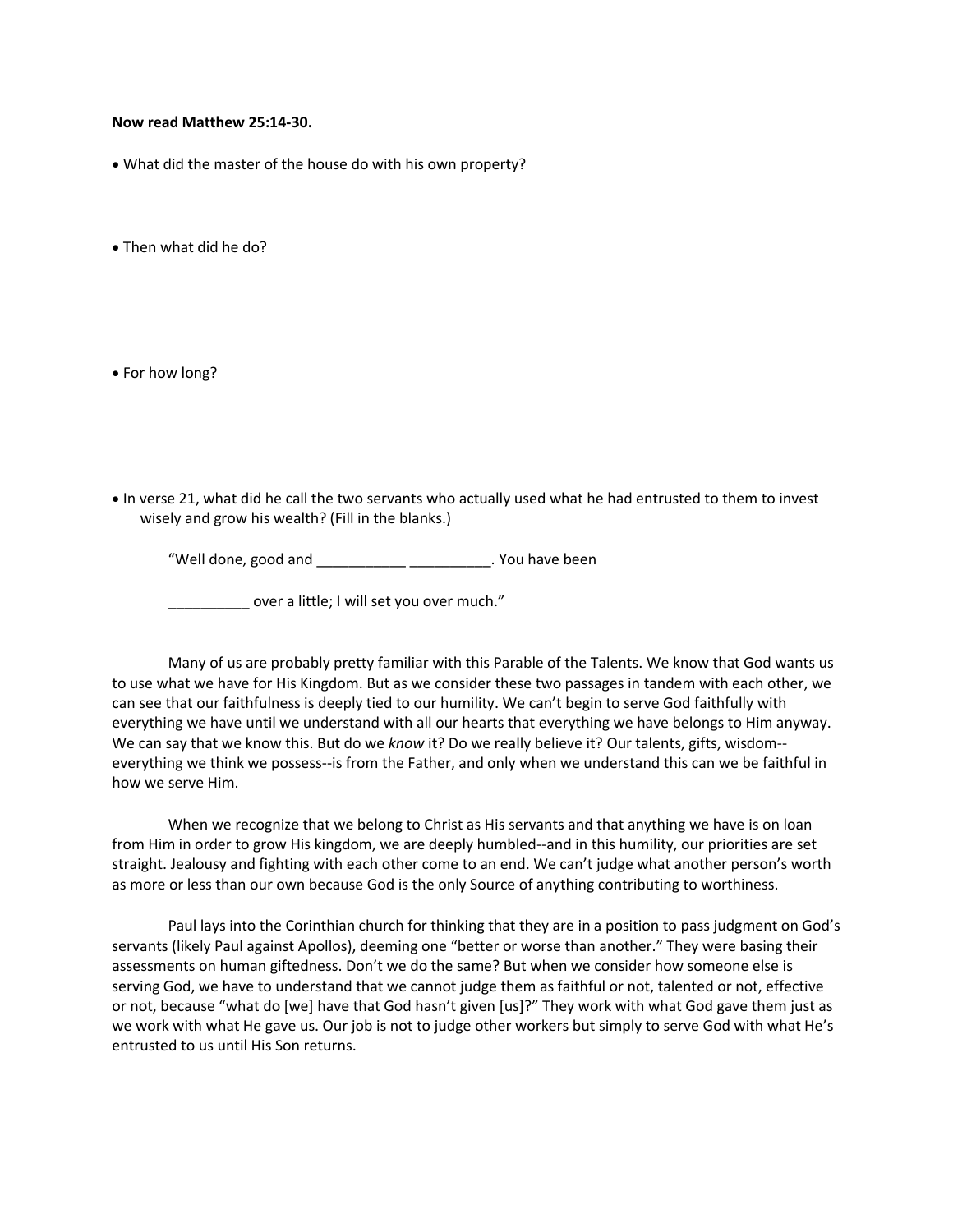Let's quickly touch on two more truths in the text today:

1. **What we have been given is of great value.** The gifts God gives His people are not tiny trinkets! We'll talk much more about spiritual gifts and the like later in this series, but suffice it to say for now that I believe our faithfulness in servanthood will increase exponentially when we realize that these abilities and talents God entrusts to each of us are from His own storehouse of riches. Not one is less than another. We simply must recognize what we have, Who it really belongs to, and choose how to wisely invest the gifts with which we have been entrusted.

**2. Our faithfulness is time-tested.** Notice that the master went away "on a long trip" and returned "after a long time." In the preceding parable of the Ten Virgins in Matthew 25, the Bridegroom was delayed. Christ knew (and knows) what this would feel like to His people, and He tells us to keep going. He tells us to be prepared and to be faithful servants while He is away. Our faithfulness in servanthood is proven over the long haul. Though time is short to the Eternal One, we feel it stretch on and must remain faithful even though we don't know how much longer this will take! But oh, if we do hang on. If we are faithful and continue to serve Him humbly, putting to good use all that He has given us. Then we will be found faithful when He returns, and then we will receive our much longed-for "Well done, good and faithful servant."

**Consider** your own thoughts and attitudes about serving God. Do you tend to pass judgment on the effectiveness of another? Do you disparage or undermine what God has given you? Are you jealous of what others have been given? Have you ever really considered what kind of servant you are and the privilege to which you've been called? We get to serve the Lord of all creation, use what He gives us, and share in the glory of His Kingdom. Our work is not for earthly gain but eternal, heavenly glory. Take a moment, and inventory the abilities, gifts, talents, experiences that God has handed you. Don't focus yet on what opportunities you feel you have open; just consider what you've been given.

**Pray:** Thank God for what He chose to give you out of His own riches. If you're serving Him now, thank Him for that privilege. If you're not sure where to start, ask! But also, keep asking if you don't have an answer yet. Your Father will answer you—and He wants to use you.

# **Day 3: ...in Purity of Heart**

*"Our dedication to Christ makes us look like fools, but you claim to be so wise in Christ! We are weak, but you are so powerful! You are honored, but we are ridiculed." 1 Corinthians 4:10 NLT*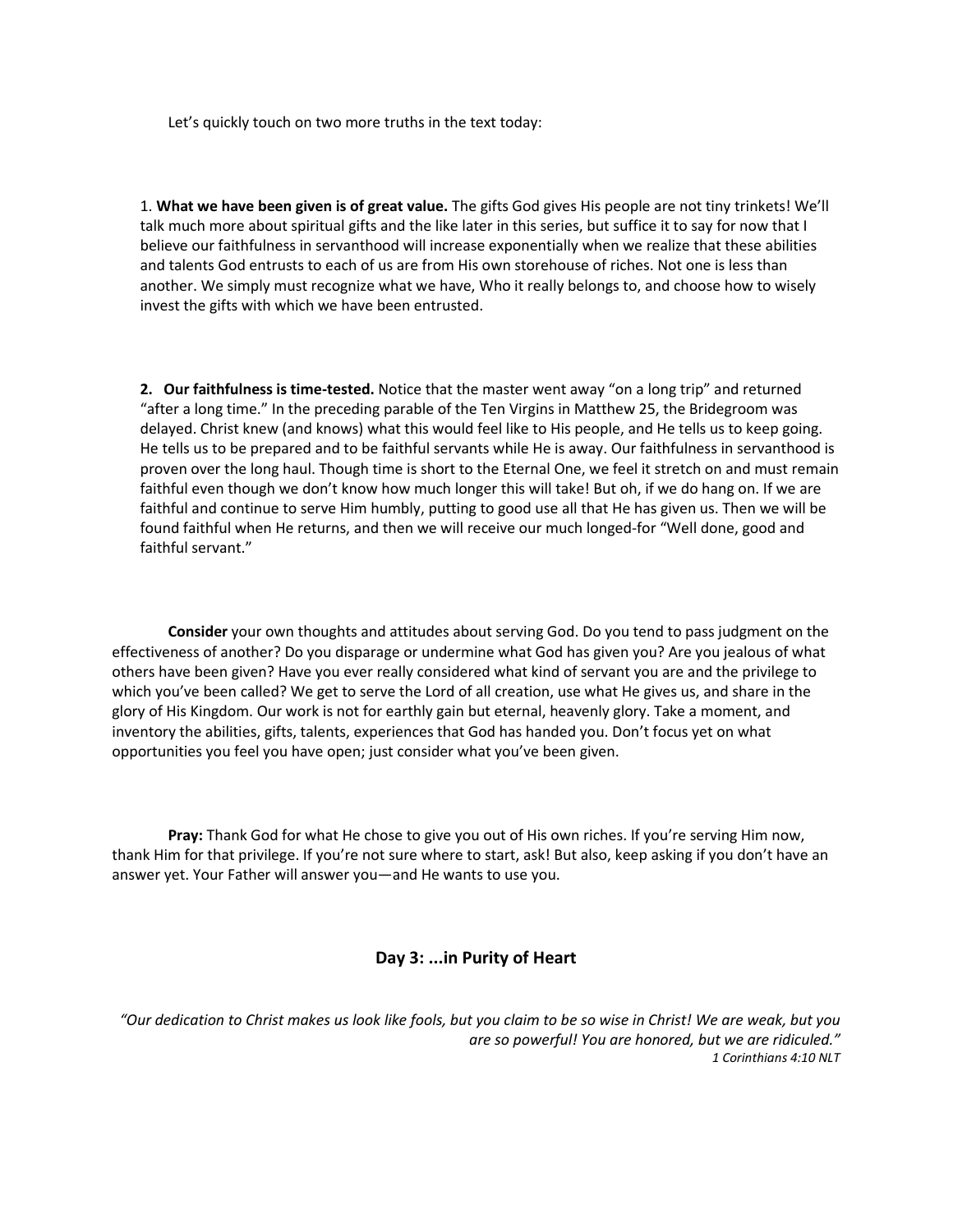So far, we have identified that servants of Christ serve Him in good conscience, and in faithfulness and humility. Today, we get to my favorite part: the heart. The heart always means so much to me because, well, it means so much to God. He wants our whole heart; He transforms hearts; He searches hearts. He knows the depths of every heart, and He will even expose what is hidden in them to judge them one day. We'll find that God is so concerned with the hearts of His servants that He often chooses to put them to the test in order to expose weakness and build strength.

#### **Please read 1 Corinthians 4:8-13.** Take note of Paul's tone here.

 Why would we read this irony-soaked passage and consider purity of heart, you ask? Paul seems anything *but* gentle, pure of heart, or filled with love here! He is coarse, sarcastic, and pointedly critical. But, in this well-deserved rebuke to the Corinthian church, we also see multiple references to conditions that marked Paul's—and the other apostles'—service to Christ. We see, as in verse 10, such a devotion to Christ that the apostles continued to serve Him though they were deemed fools.

• List the negative circumstances or attitudes that the apostles faced:

If anyone had cause to boast of spiritual status or "chosenness," the apostles did. The original twelve served by Christ's side—and Peter as one of His closest friends; Paul was hand-picked, struck down, and chosen to follow Christ after the Savior's earthly ministry ended. Talk about bragging rights! Even Apollos, though not an apostle, could have boasted in human talent; he was lauded by many for his wisdom and rhetorical prowess. But here, Paul draws attention to their suffering for the sake of serving Christ, even to the point of being "treated like the world's garbage, like everybody's trash" (and Paul likely so explicitly by the Corinthian church, according to scholars). The apostles' willingness to suffer for the sake of Christ indicates a humility of spirit and purity of heart that God looks for and earnestly desires in His servants.

#### **Please read Deuteronomy 8:2-7.**

- What are the two reasons that God led the Israelites through the wilderness for 40 years? (v. 2)
- What lay on the other end of their time in the wilderness?

**Read 1 Peter 1:6-9.**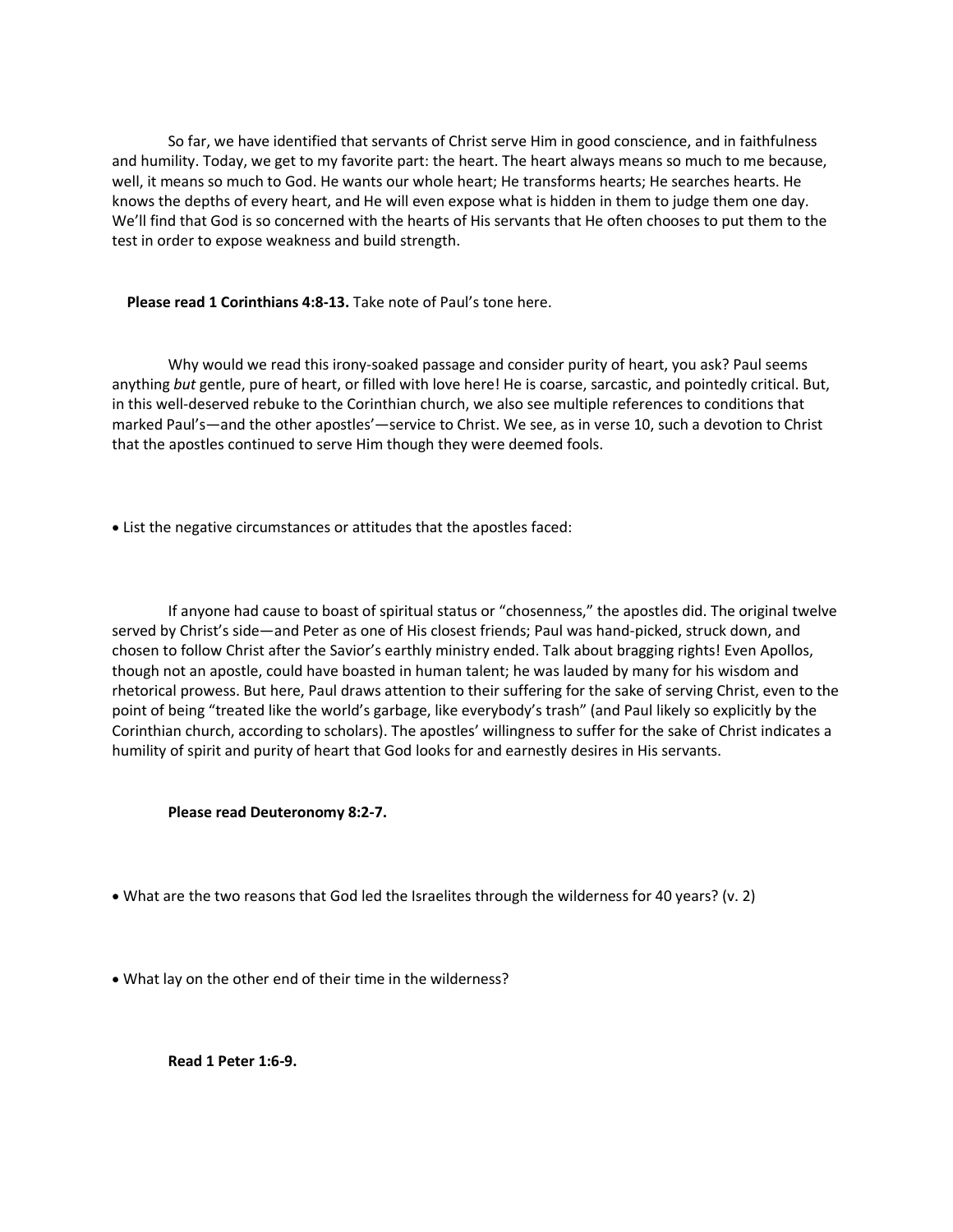- What is one reason we endure trials?
- What will we receive on the "day that Christ is revealed to the whole world?"

 Sometimes, God lets us endure trials in order to test our hearts, strengthen our dependence on Him, and refine our faith. We could easily spend many days studying the types of trials and suffering we may face for the sake of Christ and how we can come through those victoriously. But for now, our purpose is simply to understand that God will sometimes allow His servants to undergo trials for the express purpose of testing and refining--and that this is essential for us as God's servants because it reveals what lies deep within our hearts. We neither fully love nor effectively serve someone we don't trust and believe.

Furthermore, both James and Peter tell us to "consider it joy" or "be glad" when we endure such trials. Why? Because the result of the trials, after we endure them and come through them still standing in Christ's strength, is praise, glory, and reward. For the Israelites who came through the wilderness, the reward was the Promised Land. For us, according to what we've just read, our reward is praise, honor, and glory when Christ comes back to the whole world. Whether the blessing is realized here on earth or only on that Day when Christ returns isn't the point. God always brings us to the other side of a trial, and He promises blessing for those who, in the steadfastness of their hearts, prove to be faithful servants.

**Consider:** What trials has God allowed in your life, and how has He grown your relationship with Him as a result?

**Pray:** If you can't remember a time that you went through a trial resulting in growth toward God, ask Him to help you recall. Ask Him to speak to your heart about the growth He wanted to see in you. If you're in the middle of a trial now, take heart. Your Father loves you, and "[He] will never leave you or forsake you" (Deuteronomy 31:6). He will bring you through, and you will see His pleasure in your growth someday. Ask Him to strengthen your faith as He refines your heart toward Him.

# **Section Two: Holiness and Humility**

#### **Day 4: Be Holy**

*"So let us celebrate the festival, not with the old bread of wickedness and evil, but with the new bread of sincerity and truth."*

1 Corinthians 5:8, NLT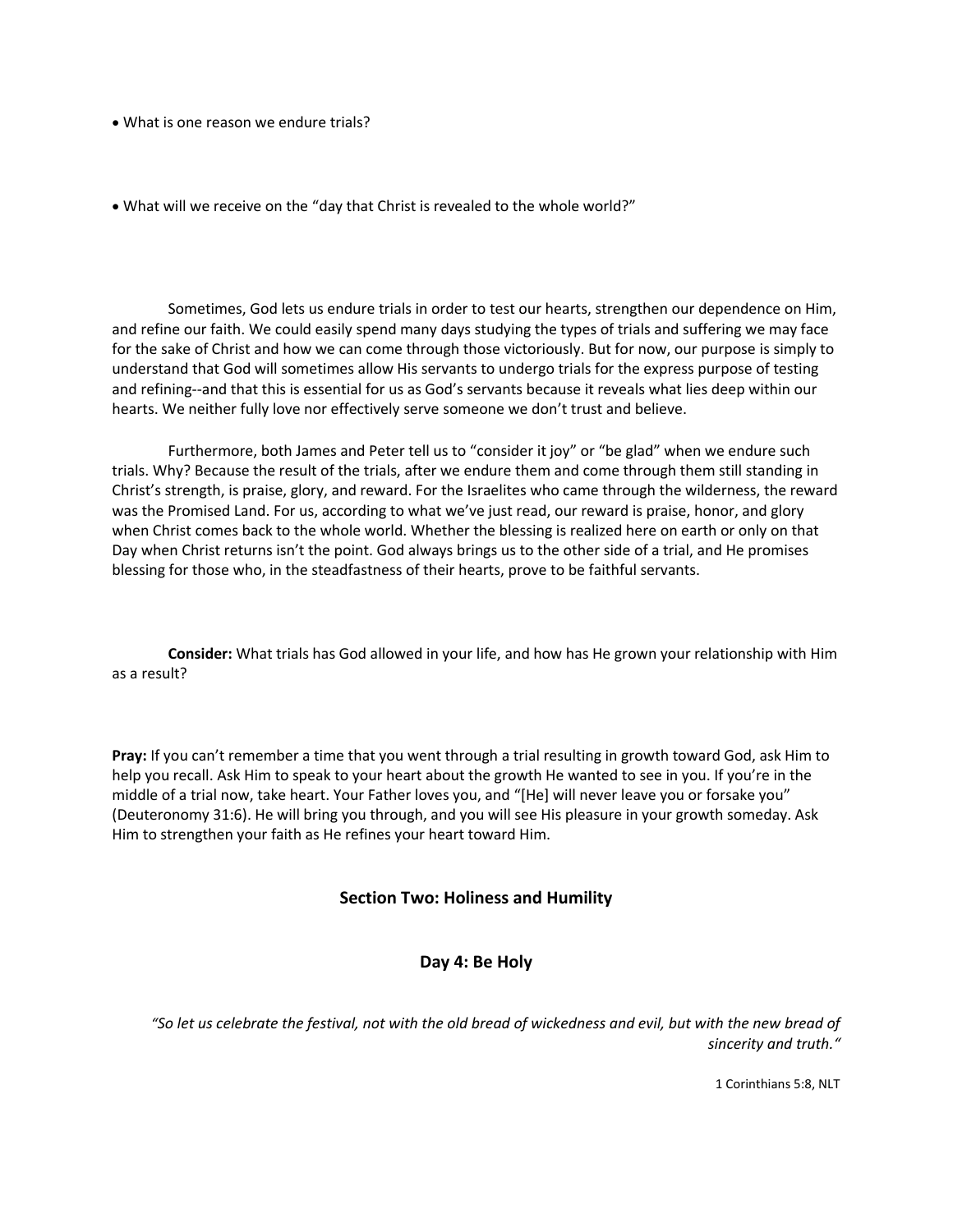We spent yesterday wrapping up our study of chapter 4 by discussing purity of heart in God's servants—us. We'll see that that laid a great foundation for what we'll study today and tomorrow in chapter 5. This chapter is short, but it's loaded with several studies. So, we'll read the whole thing today with a concentration on holiness and humility; and we'll read it again tomorrow with a different focus.

If you'll recall from our first week of study, Corinth was not exactly the moral cradle of society. All sorts of debauchery proliferated in this seaside city. As in our society today, much of it was culturally acceptable. Also not unlike our present culture, much had found its way into the church.

That sin is acceptable in the world is not surprising to us; but sin actually condoned within the church should be repulsive. It was to Paul, and it is to God.

# **Please read 1 Corinthians 5:1-13.**

- What is the particular problem that Paul points out in this chapter?
- Who was responsible for it?

 Before we delve into the church's response to this in tomorrow's devotional, let's consider who God says His people are and how we ought to conduct ourselves.

# **Please read 1 Peter 1:13-16 and 2:9-16.**

 There are several concepts within these portions of scripture, but we're going to concentrate on just a few.

- **We are God's own, chosen for holiness.** Last week, we talked about all that God calls us to when we are His. Holiness and righteousness were on that list (2 Tim. 1:9). And the same is confirmed here in 1 Peter. When we are chosen by God, we are given a royal and holy status. We're not told that we *can be holy; we are holy when we are God's. Christ's atoning work makes us so. But holiness needs to be lived out through honorable conduct in accordance with God's rules.*
- **Holiness won't be easy.** 1 Peter 1:14 tells us that we have lingering desires from our former way of life; 2:11 tells us that these same such desires "wage war against [our] very souls." 2:16 suggests that we could misuse our freedom in Christ as permission to keep sinning. What all of this says to me is that although we have holy status before God because of Jesus, holy living on earth is not easy. It goes against our very nature, causing war within us. Holiness is so contrary to our natural self that even after we break free from the bondage of sin, our old nature will attempt to run back into it and call it freedom. That's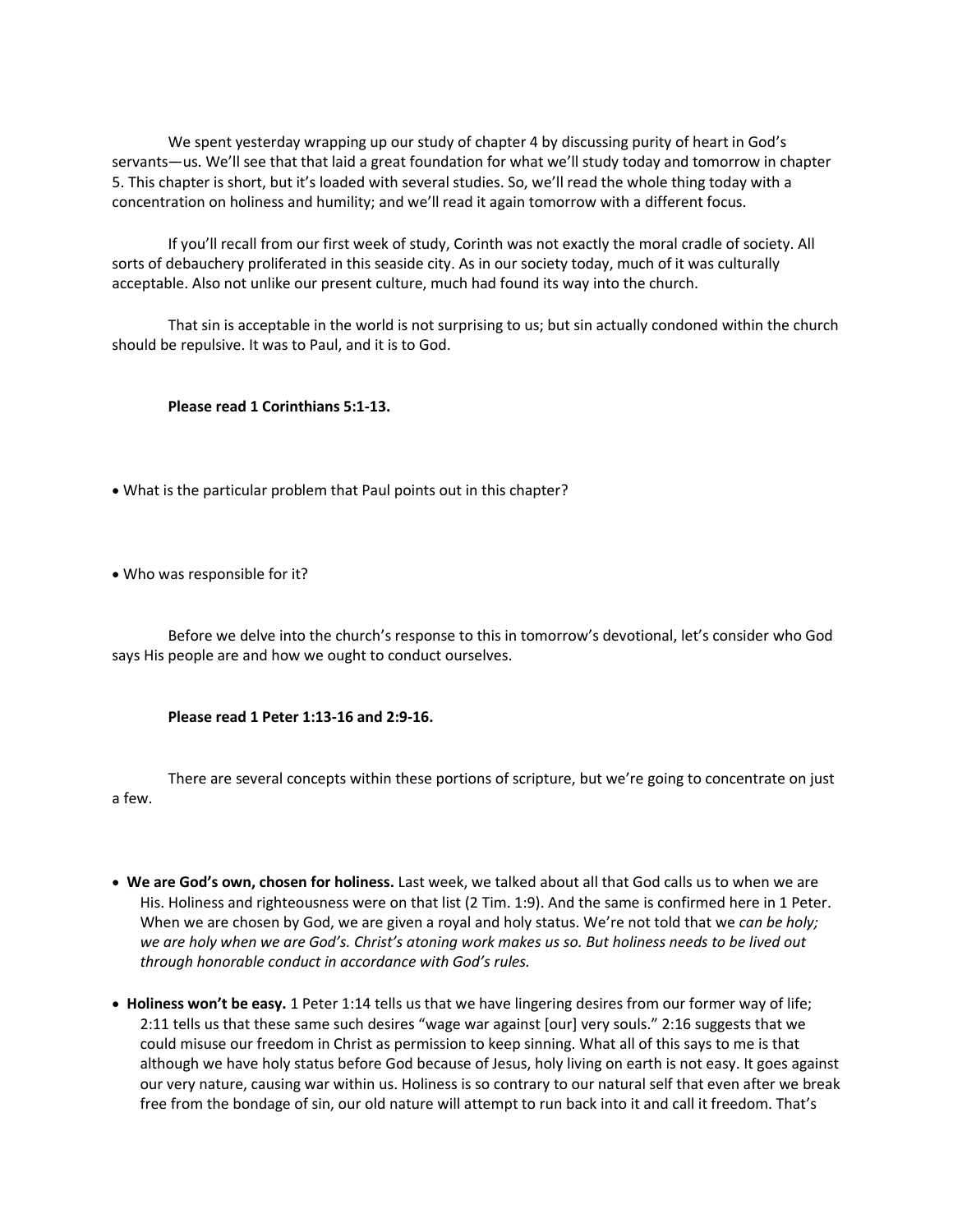just what we're beginning to see in the case of the Corinthian church.

• **Holiness points to Christ and glorifies God.** Why is God so adamant about holiness in His people? We looked at this quite a bit in our study of Leviticus last spring, but in a nutshell, it's because our identity is wrapped up in God. Because He is holy and we, as His children, reflect who He is, He wants us to be holy. Our holiness points right back to Him—and to a lost, dark, and dying world that He longs to see saved, there is nothing more important than cutting through that darkness with the light of Christ reflected in holiness.

**Consider** yourself and the church as a whole. How are you/we reflecting God's holiness—and the holiness that we are told we have in Christ—to the world around us? Have you/we resisted our old desires and come out from sin, or do you/we gratify desires that are contrary to God's Word? How ought the church to look when compared with the world around us? How can we live holy lives without judging those around us?

 **Pray:** Thank God that He has transferred the holiness of Christ Jesus onto you. Thank Him for the privilege of reflecting Jesus to the lost. Ask Him to expose any areas of sin in your heart and to bring you under the power of His Spirit and the freedom of His Son so that your life may shine with the holiness to which He has called you.

# **Day 5: Pride in Sin**

"*Your boasting about this is terrible. Don't you realize that this sin is like a little yeast that spreads through the whole batch of dough?"*

1 Corinthians 5:6, NLT

We ended yesterday with a brief discussion about how holiness in our lives reflects who God is and glorifies Him. Today, we're going to examine what happens when we don't live that way.

# **Please review 1 Corinthians 5:1-13.**

• How serious was the sexual sin within this church (v. 1)?

• What was the church's reaction to it (vv. 2, 6)?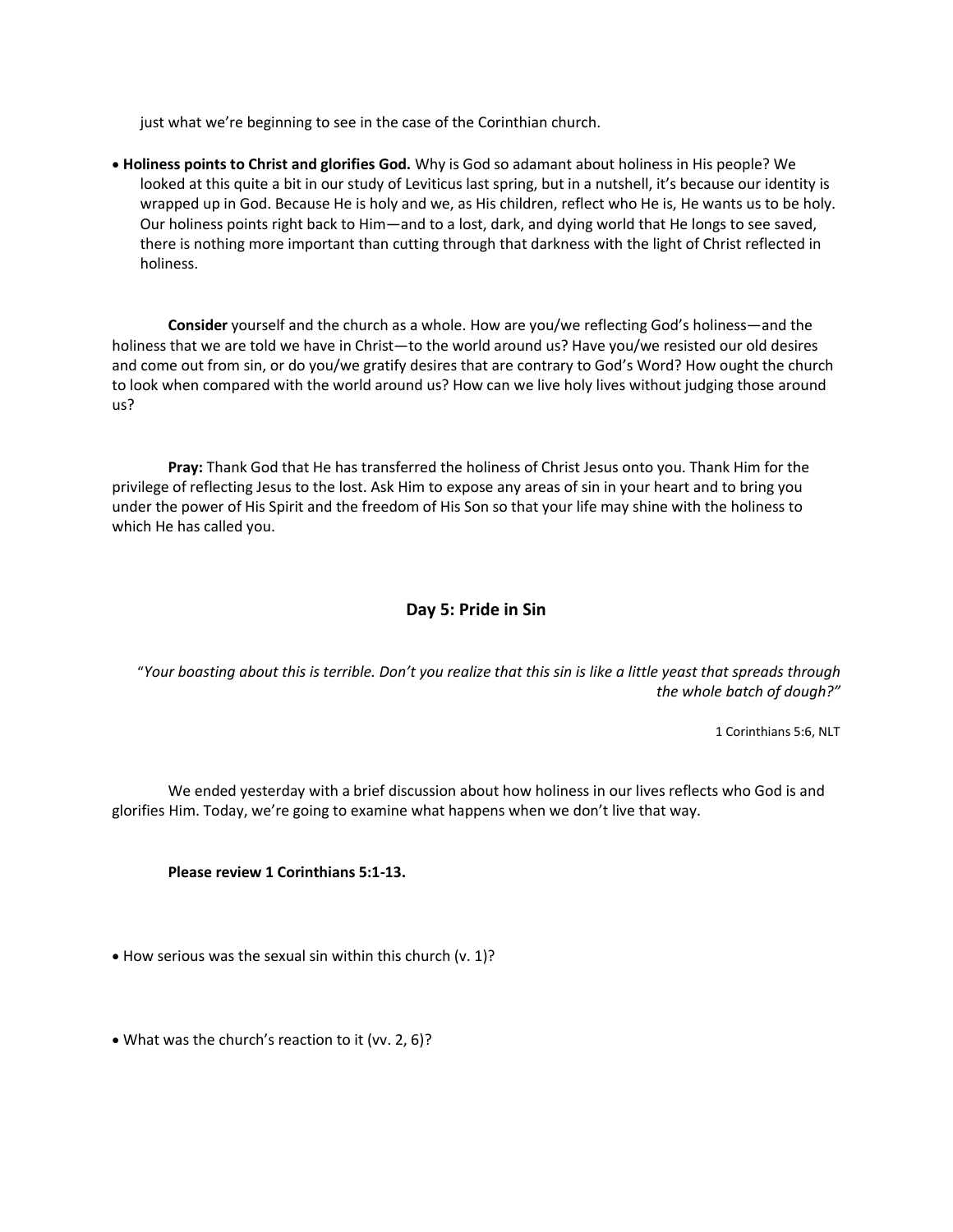• What *should have been their reaction to it (vv. 3, 11-12)?*

Not only was sexual sin present in the church; it was celebrated! The Corinthian church actually dared handle an incestuous situation with pride and arrogance, and they thereby condoned it. We may be horrified to think of such flagrant boasting in sin within the church—and we should be. But I would challenge us to look very closely at our world's view of many lifestyle sins and how that view affects us personally and our churches corporately. Do we uphold our values according to God's unchanging standards as He explains them in scripture? Or have we become desensitized to some sin because it is so intrinsic to everyday life? Do we hold true to *God's* truth in love, or do we shrink back from it, afraid of what could be said about us and God if we hold to an unpopular or "antiquated" standard? Do we simply think some things are not a big deal because we're covered by grace? Please don't misunderstand me to intend that we be harsh and judgmental of the world—or even of each other within the church. Paul isn't saying that, and neither am I. What I am saying is that sin is always serious and especially so within the body of Christ.

Paul wasted no time skirting around the issue of sexual immorality within this church. He identified the problem, expressed his horror, confronted the church's error in how they handled it, and told them the correct way to handle it, starting immediately. Why was it so important that the church break association with the man caught in sin—and with such urgency?

#### **The answer is in verses 6-7 and in 1 John 3:4-10.**

Unrepentant sinful behavior by even one member of the church affects the entire congregation. If you answered the questions at the beginning of our study today, you found that this particular sinful behavior within the church was something that not even the pagans would allow, yet the whole Corinthian congregation was proud of it. What do you think the talk would have been among the pagans about the Christians in Corinth? I would imagine that the pagan world was disgusted by the Christian church. How catastrophic! This church's reputation was in peril, and since we already know that our identity is wrapped up in Christ, His reputation was on the line, too.

• Fill in the blanks for this portion of 1 John 3:4: "\_\_\_\_\_ sin is \_\_\_\_\_\_\_\_ to the law of \_\_\_\_\_."

• What does verse 6 say about anyone who keeps on sinning?

• When we are members of God's family, what do we stop doing?